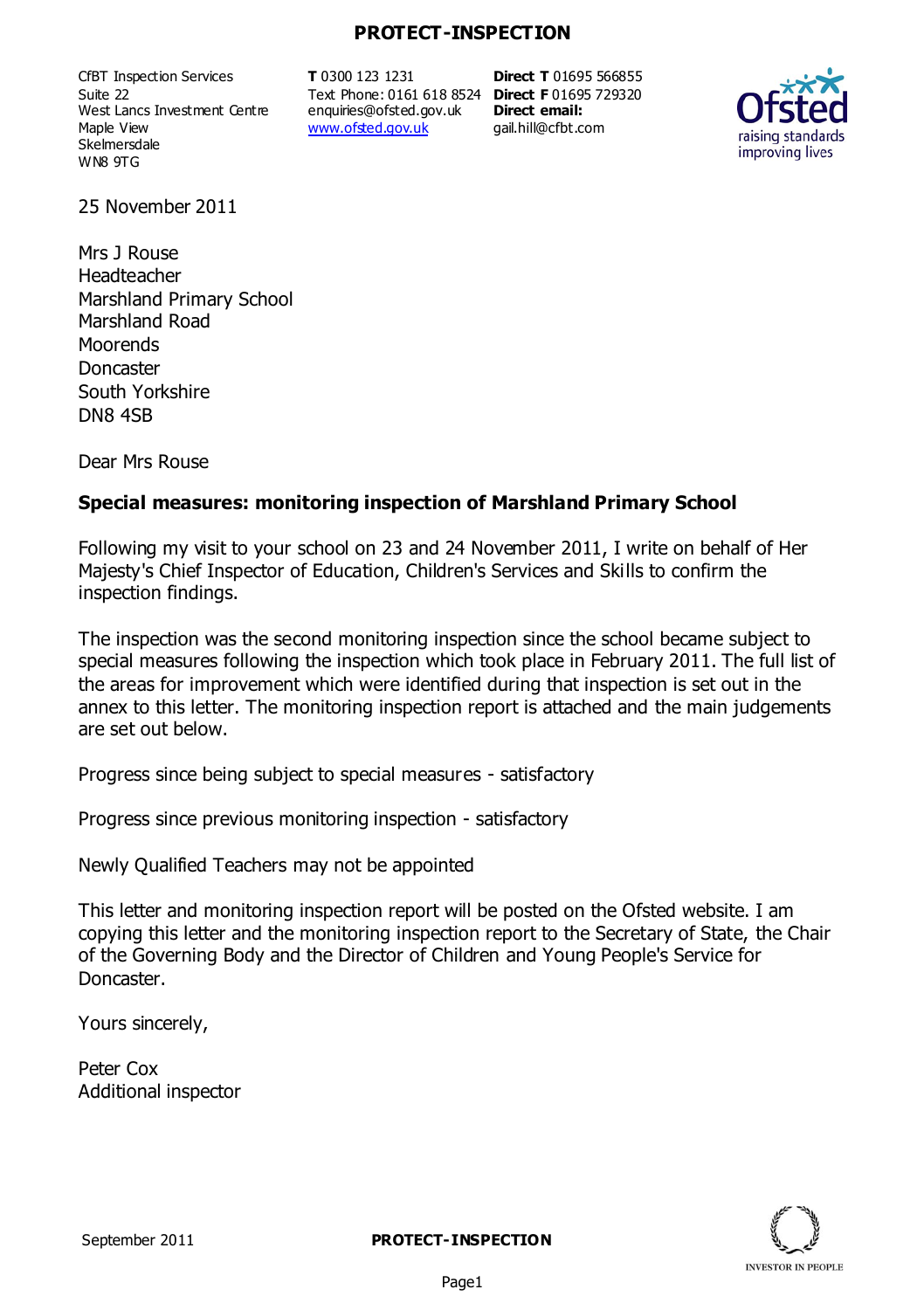

## **Annex**

## **The areas for improvement identified during the inspection which took place in February 2011**

- Raise attainment in English and mathematics and ensure that pupils make consistently good progress across the school by:
	- ensuring the quality of teaching is consistently good or better
	- giving pupils clear guidance through teachers' marking about the steps they need to take to improve their work
	- providing more carefully targeted work that better matches the needs of individual pupils.
- Improve the curriculum by:
	- ensuring it fully meets pupils' needs
	- promoting basic skills in increasingly practical ways to engage pupils, boys in particular, more readily in their learning
	- improving the links between subjects and so make learning experiences more interesting and enjoyable for all groups of pupils.
- Develop the effectiveness of all leaders and managers by:
	- sharpening evaluation so that it highlights priorities and sets a clear direction for improvement throughout the school
	- improving the accuracy and recording of tracking, monitoring and assessment information and use this effectively to plan pupils' future learning
	- ensuring that the governing body holds the school rigorously to account for its performance in order to bring about sustained improvement
	- ensuring that the governing body is fully involved in setting the strategic direction of the school
	- ensuring that the governing body accurately monitors the effectiveness of its own work.
- **IMPROVE pupils' attendance by:** 
	- presenting attendance issues in a more engaging way to parents and carers so they appreciate better the importance of regular attendance
	- provide clear practical quidance to parents and carers to help them improve their child's attendance
	- increasing the range of rewards available to pupils who improve their attendance.

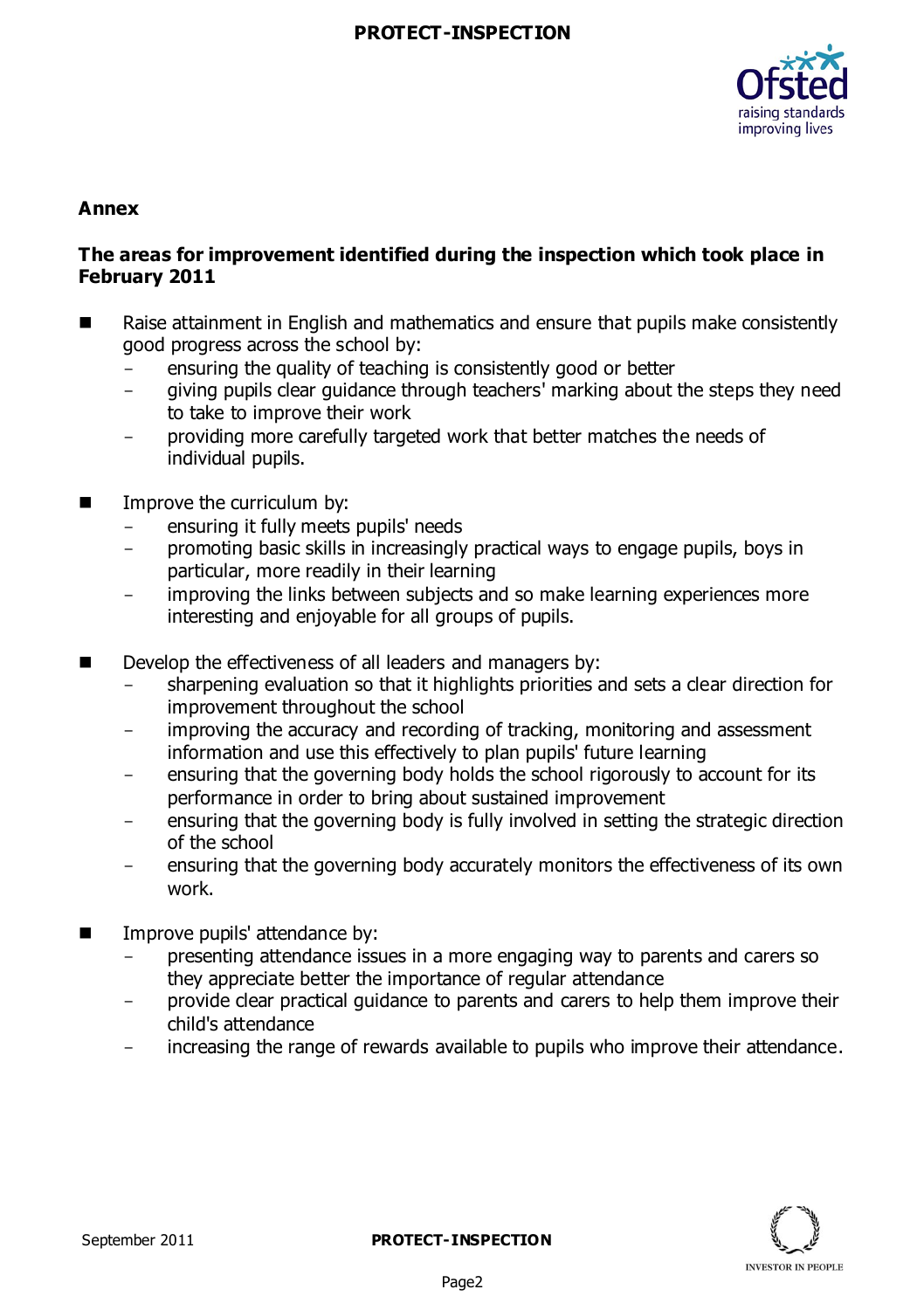

# **Special measures: monitoring inspection of Marshland Primary School**

### **Report from the second monitoring inspection on 23 and 24 November 2011**

### **Evidence**

The inspector observed the school's work, including five teachers teaching six lessons, scrutinised a range of documents including provisional data on 2011 attainment and progress, school improvement plans, minutes of governing body meetings and records of visits from the local authority and the Local Leader of Education. Meetings were held with groups of pupils from Years 5 and 6, members of the governing body and staff, a representative from the local authority and the Local Leader of Education.

## **Context**

Since the last monitoring inspection one teacher has left and has been replaced by one permanent teacher. Another teacher takes up their post in January 2012; in the meantime a temporary teacher has been employed. The local authority has appointed a new Chair and Vice Chair of the Governing Body. The previous Chair is now a second Vice Chair. The school is actively pursuing an academy arrangement with a neighbouring high school. A breakfast and after-school club has been established recently. The number of pupils attending the school has increased because more are now entering the Early Years Foundation Stage when compared to those leaving in Year 6.

### **Pupils' achievement and the extent to which they enjoy their learning**

Attainment in 2011 at the end of Key Stage 2 was significantly lower than that seen nationally. English and mathematics remains low yet some improvements have been made when compared to the 2010 results. Achievement in English was stronger than mathematics which indicated significant underachievement and positions the school in the bottom 5% of schools nationally. Given the low starting points of most pupils in the 2011 cohort, this represents better progress than in 2010 but was still not strong enough to reverse the school's legacy of underachievement. School targets were missed by some distance, although the small numbers of pupils in this cohort caused disproportionate changes in results. However, too many boys did not progress well enough in mathematics.

Teaching quality has shown some improvement in Key Stage 1. The more effective teaching seen at the last monitoring inspection remains. However, the recent changes of staff in lower Key Stage 2, has had a detrimental effect on the progress made in securing consistently good quality teaching. Better marking and assessment is evident in most classes. The introduction of the 'pink think, got it green' strategy is well thought of by pupils and has provided them with a clearer understanding of what has gone well and what they need to revisit and improve upon. This technique, together with some teachers issuing clear instructions in pupils' work, is helping pupils to improve. However, this practice is not yet



#### September 2011 **PROTECT-INSPECTION**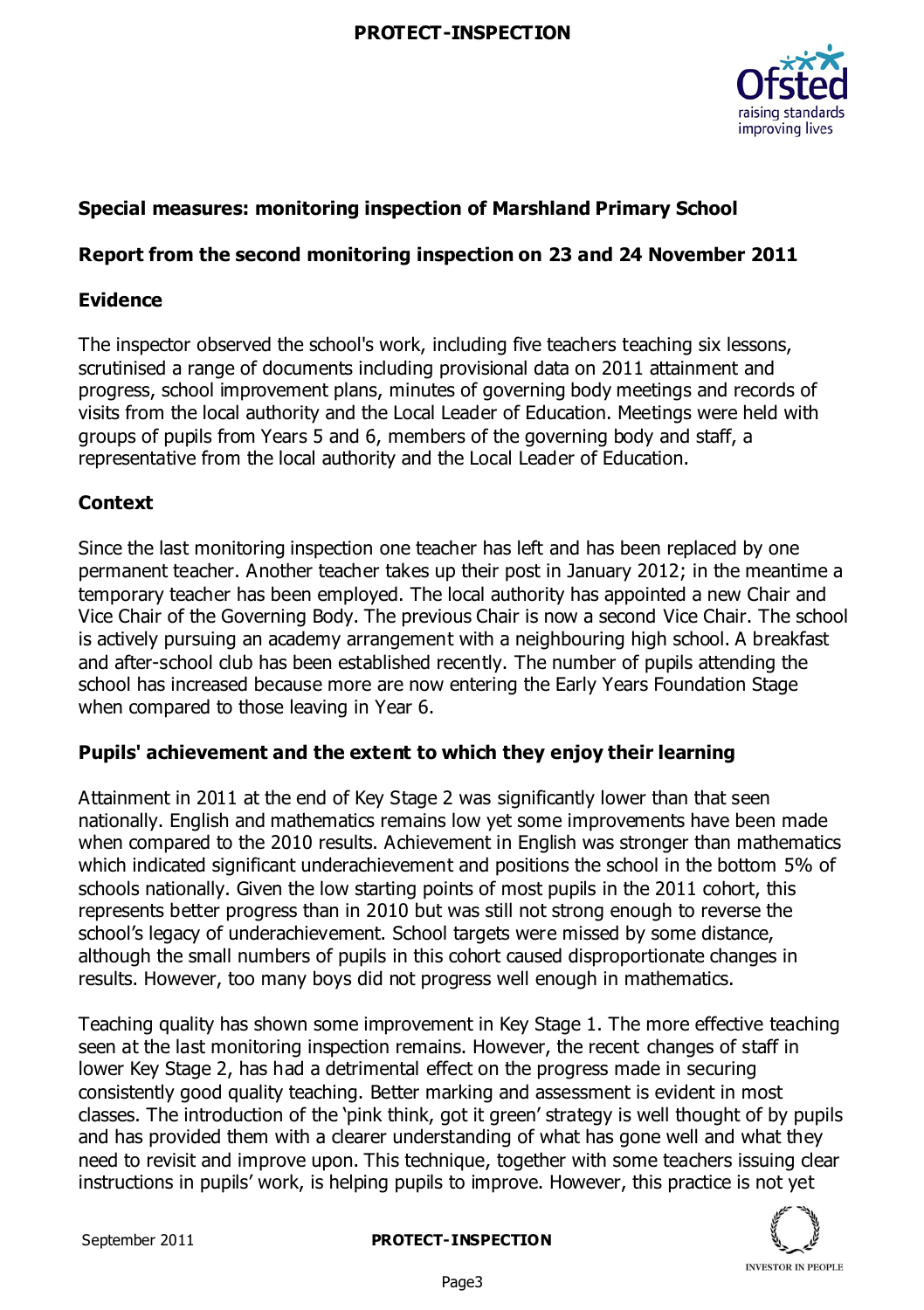

fully established in all classes. Teachers are setting work which is better targeted to pupils' needs to help accelerate progress and enable pupils to achieve, but the full impact of this is not being seen as overall progress remains weak.

Progress since the last monitoring inspection on the area for improvement:

 raise attainment in English and mathematics and ensure pupils make consistently good progress across the school – inadequate

### **Other relevant pupil outcomes**

Overall attendance is improving although there is some variance across year groups. However, more pupils are attending regularly because of the effective work the school has done, and continues to do, with parents and carers. Behaviour in Years 3 and 4 has deteriorated since the last monitoring inspection due in part to the different adults taking this class.. Pupils enjoy the food served at lunch time and make relevant healthy choices. Those pupils spoken to, who attend the breakfast club, speak highly of the varied activities available to them and feel well 'set up for the day'.

Progress since the last monitoring inspection on the area for improvement:

improve pupils' attendance - satisfactory

## **The effectiveness of provision**

The continued provision and implementation of a themed approach to the curriculum is helping engage the pupils better and is beginning to promote some increased levels of enjoyment. The strengths in developing key literacy skills continue. For example, The 'War of the Worlds' theme is particularly successful with Year 6 pupils who speak of being inspired to write more creatively and being able to 'set free their imaginations'. Basic skills are being developed in numeracy due to some success with revising the strategies for teaching numeracy. As a consequence of this, and the recent well-received visit by a 'maths magician', delivery of numeracy is becoming more consistent and teachers talk of seeing the benefits of this in their everyday teaching. However, these newly established practises have yet to have a sustained impact on raising attainment in mathematics across the school. Links between subjects are emerging with some evidence seen of cross-curricular subjects being taught, providing richer learning experiences and enjoyment for pupils. However, there are still inconsistencies in the learning experiences in different classes.

Progress since the last monitoring inspection on the area for improvement:

improve the curriculum - satisfactory

### **The effectiveness of leadership and management**

The tracking of pupils' progress and the improving use of data continues and provides broadly accurate assessments that help plot the achievement of pupils over time. The use of this to help secure improvements has been limited due to the staffing disruption since



Page4